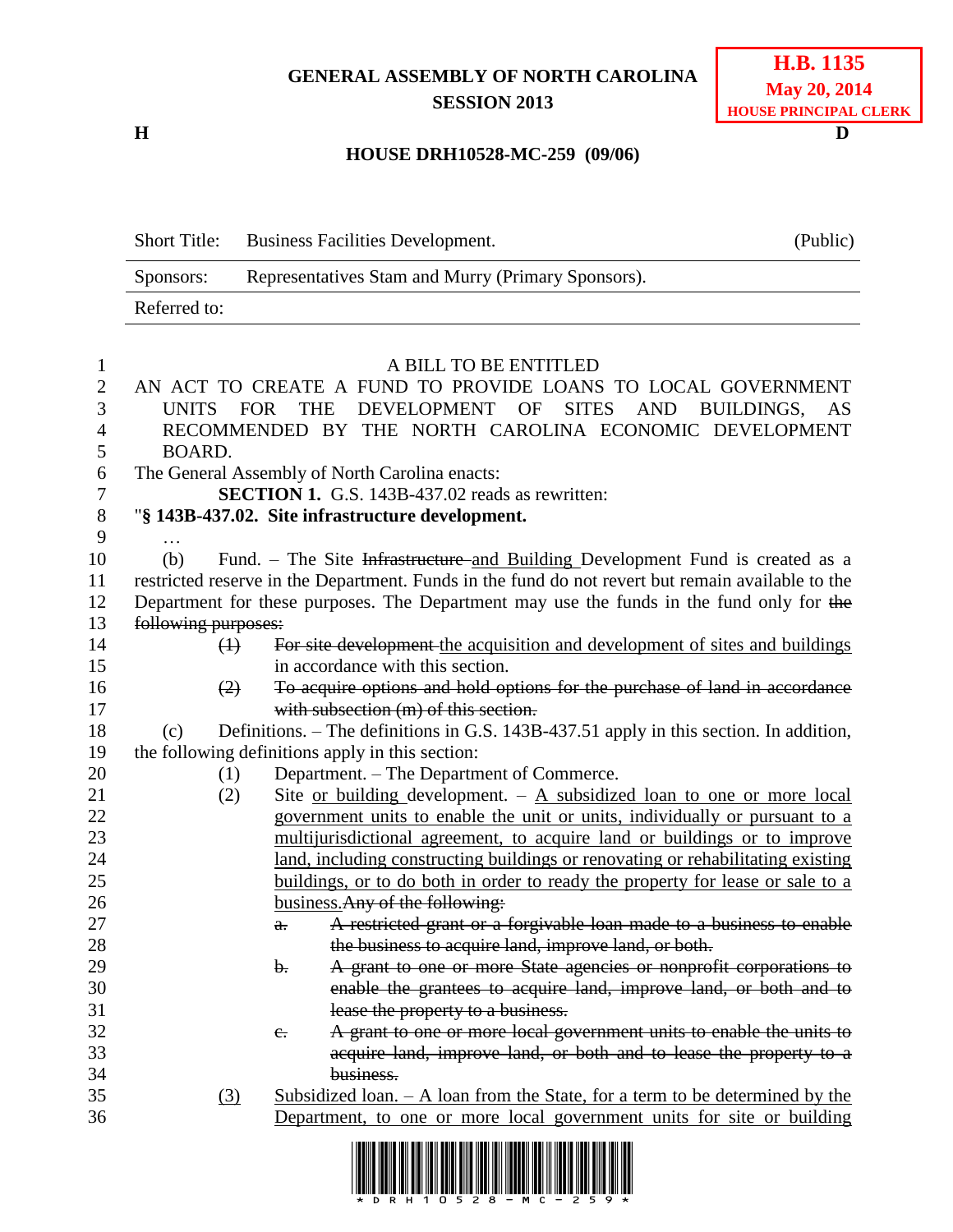|                    |                  | <b>General Assembly of North Carolina</b>                                                        | <b>Session 2013</b> |
|--------------------|------------------|--------------------------------------------------------------------------------------------------|---------------------|
|                    |                  | development having an interest rate of zero percent $(0\%)$ for tier one                         |                     |
|                    |                  | counties, one percent $(1\%)$ for tier two counties, and two percent $(2\%)$ for                 |                     |
|                    |                  | tier three counties.                                                                             |                     |
| (d)                |                  | Eligibility. $-$ To be eligible for consideration for site or building development for a         |                     |
|                    |                  | project, a business must meet both of the following conditions: a local government unit must     |                     |
|                    |                  | execute a written agreement with the Department that provides for each of the following:         |                     |
|                    | (1)              | The business will invest at least one hundred million dollars (\$100,000,000)                    |                     |
|                    |                  | of private funds in the project. A requirement that the unit obtain from a                       |                     |
|                    |                  | business leasing or purchasing property acquired or improved by a                                |                     |
|                    |                  | subsidized loan an agreement to meet performance criteria that protects the                      |                     |
|                    |                  | State's investment and secures the benefits anticipated by the lease or sale to                  |                     |
|                    |                  | the business.                                                                                    |                     |
|                    | (2)              | The project will employ at least 100 new employees. A requirement that any                       |                     |
|                    |                  | performance criteria used by the unit include, at a minimum, the creation and                    |                     |
|                    |                  | maintenance for a period of at least five years of an appropriate level of                       |                     |
|                    |                  | employment and capital investment by the business leasing or purchasing                          |                     |
|                    |                  | property acquired or improved by a subsidized loan and any other criteria the                    |                     |
|                    |                  | Department considers appropriate, other than a wage standard or test.                            |                     |
|                    | (3)              | A requirement that the unit repay the subsidized loan if the business leasing                    |                     |
|                    |                  | or purchasing property acquired or improved by a subsidized loan fails to                        |                     |
|                    |                  | meet the performance criteria.                                                                   |                     |
|                    | $\left(4\right)$ | A requirement that the unit enter into an agreement with a business leasing                      |                     |
|                    |                  | or purchasing property acquired or improved by a subsidized loan, whereby                        |                     |
|                    |                  | the business agrees to reimburse the unit for any amount of repayment                            |                     |
|                    |                  | required by subdivision (3) of this subsection and agrees to structure the                       |                     |
|                    |                  | lease or sale as a conditional grant, revocable lease, or otherwise include                      |                     |
|                    |                  | terms permitting liquidated damages.                                                             |                     |
|                    | (5)              | A requirement that the unit enter into an agreement with a business leasing                      |                     |
|                    |                  | or purchasing property acquired or improved by a subsidized loan, whereby                        |                     |
|                    |                  | the business agrees to meet the requirements of subsections (f) and (g) of<br>this section.      |                     |
|                    | (6)              | A requirement that the property acquired or improved by a subsidized loan                        |                     |
|                    |                  | will not be primarily used for entertainment, retail, professional office,                       |                     |
|                    |                  | sporting event, museum, or governmental purposes.                                                |                     |
| (e)                |                  | Health Insurance. $-$ A business is eligible for consideration for site development              |                     |
|                    |                  | under this section only if the business provides health insurance for all of the full-time       |                     |
|                    |                  | employees of the project with respect to which the application is made. For the purposes of this |                     |
|                    |                  | subsection, a business provides health insurance if it pays at least fifty percent (50%) of the  |                     |
|                    |                  | premiums for health care coverage that equals or exceeds the minimum provisions of the basic     |                     |
|                    |                  | health care plan of coverage recommended by the Small Employer Carrier Committee pursuant        |                     |
| to G.S. 58-50-125. |                  |                                                                                                  |                     |
|                    |                  | Each year that a contract for site development under this section is in effect, the business     |                     |
|                    |                  | must provide the Department a certification that the business continues to provide health        |                     |
|                    |                  | insurance for all full-time employees of the project governed by the contract. If the business   |                     |
|                    |                  | ceases to provide health insurance to all full time employees of the project, Department shall   |                     |
|                    |                  | provide for reimbursement of an appropriate portion of the site development funds provided to    |                     |
| the business.      |                  |                                                                                                  |                     |
| (f)                |                  | Safety and Health Programs. - In order for a business to be eligible for                         |                     |
|                    |                  | consideration forto purchase or lease site or building development property under this section,  |                     |
|                    |                  | the business must have no citations under the Occupational Safety and Health Act that have       |                     |

become a final order within the past three years for willful serious violations or for failing to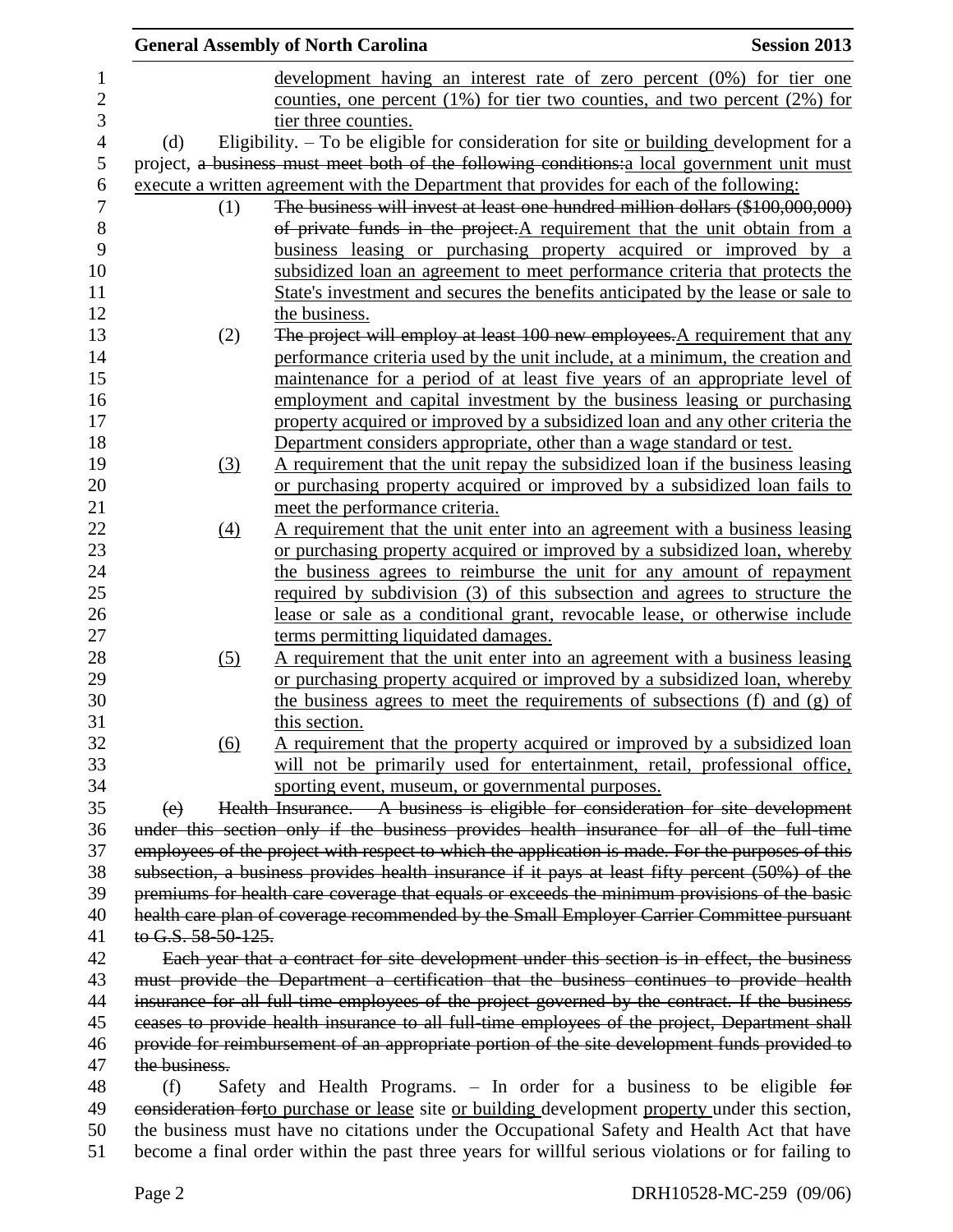## **General Assembly of North Carolina Session 2013**  abate serious violations with respect to the location for which the grant is made. For the purposes of this subsection, "serious violation" has the same meaning as in G.S. 95-127. (g) Environmental Impact. – A business is eligible for consideration forto purchase or 4 lease site or building development property under this part-section only if the business certifies that, at the time of the application,purchase or lease, the business satisfies the environmental impact standard under G.S. 105-129.83. (h) Selection. – The Department shall administer the selection of projects to receive site or building development. The selection process shall include the following components: (1) Criteria. – The Department must develop criteria to be used to identify and evaluate eligible projects for possible site development. (2) Initial evaluation. – The Department must evaluate major competitive projects to determine if site development is merited and to determine whether the project is eligible and appropriate for consideration for site development. (3) Application. – The Department must require a business local government **unit** to submit an application in order for a project to be considered for site development. The Department must prescribe the form of the application, the application process, and the information to be provided, including all information necessary to evaluate the project in accordance with the applicable criteria. (4) Committee.Development plan. – The Department must submit to the Economic Investment Committee the applications for projects the Department considers eligible and appropriate for consideration for site development. In evaluating each application, the Committee must consider all of the factors set out in Section 2.1(b) of S.L. 2002-172.Department, in evaluating each application, must obtain a strategic business facilities development analysis of potential sites for development, shell building needs, special use buildings needs, and buildings to be renovated. The Department shall obtain the analysis by contracting with another entity with demonstrated experience in site selection services for businesses and in evaluating sites and buildings for business recruitment purposes. The Department must consider, but is not bound by, the priority recommendations in the analysis. The analysis shall be updated every four years. (5) Findings. – In order to recommend a project for site development, the Committee Department must make all of the following findings: a. The conditions for eligibility have been met. 38 b. Site The site or building development for the project is necessary to carry out the public purposes provided in subsection (a) of this section. c. The site or building development project is consistent with the economic development goals of the State and of the area where it will be located. 44 d. The affected local governments have participated in recruitment and offered incentives in a manner appropriate to the project. e. The price and nature of any real property to be acquired or improved is appropriate to the site or building development project and not unreasonable or excessive. 49 f. Site developmentA subsidized loan under this section is necessary for the completion of the site or building development project in this

51 State.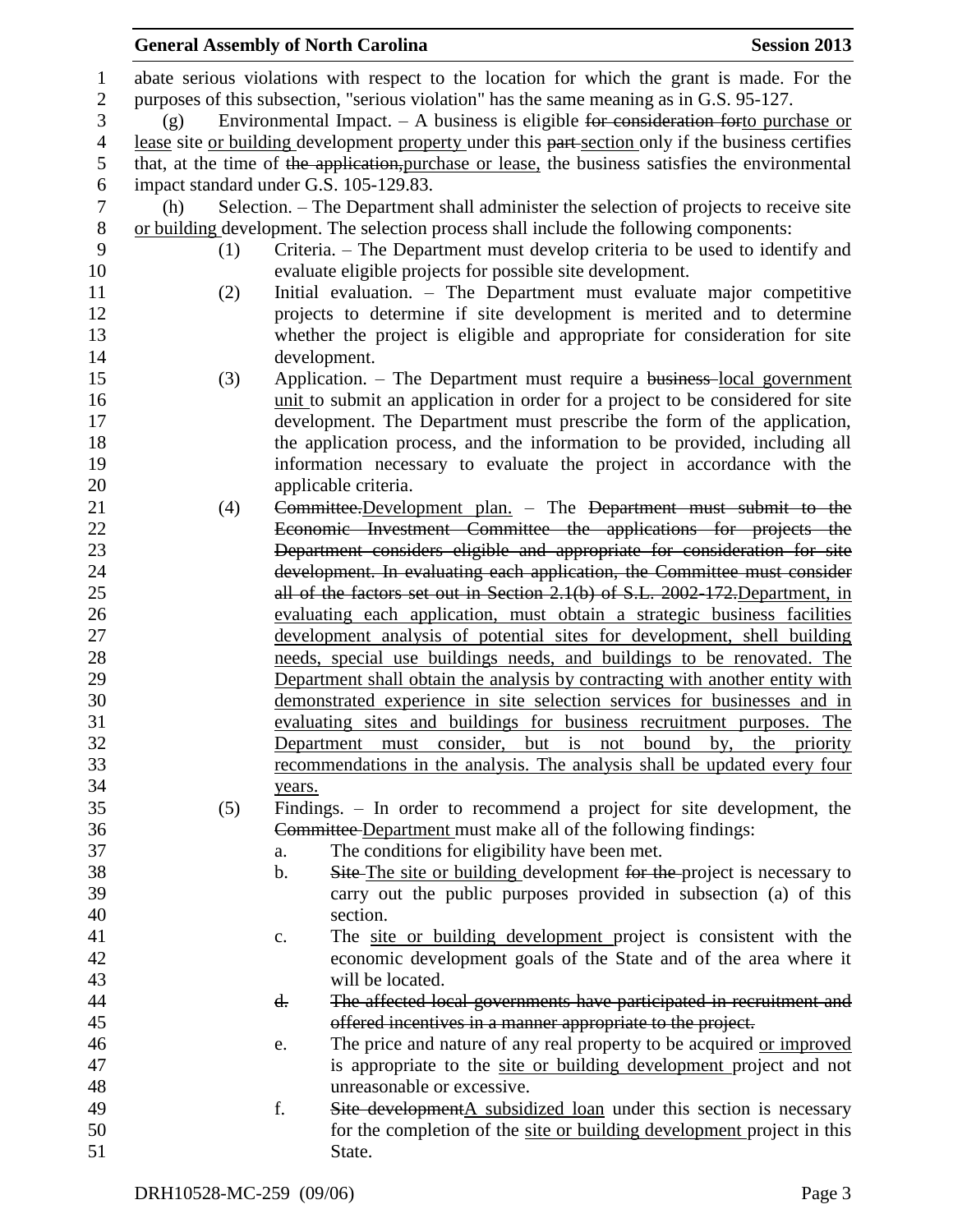| <b>Session 2013</b><br><b>General Assembly of North Carolina</b>                                     |
|------------------------------------------------------------------------------------------------------|
| Recommendations.Awards. - If the Committee recommends Department<br>(6)                              |
| approves a project for site or building development, it must recommend                               |
| determine the amount of State funds to be committed, the preferred form and                          |
| details of the State participation, and the performance criteria and safeguards                      |
| to be required in order to protect the State's investment.                                           |
| Agreement. – Unless the Secretary of Commerce determines that the project is no<br>(i)               |
| longer eligible or appropriate for site or building development, the Department-Secretary shall      |
| enter into an agreement to provide a subsidized loan for site or building development within         |
| available funds for a project recommended by the Committee-project. In doing so,                     |
| consideration shall be given to projects according to the strategic business facilities              |
| development analysis obtained by the Department, as required by subdivision (4) of subsection        |
| (h) of this section. Each site-development agreement is binding and constitutes a continuing         |
| contractual obligation of the State and the business-local government unit. The site                 |
| development agreement must include all of the performance criteria, remedies, and other              |
| safeguards recommended determined necessary by the Committee or required by the                      |
| Department to secure the State's investment. Each site-development agreement must contain a          |
| provision prohibiting a business-local government unit from receiving a payment or other             |
| benefitleasing or selling under the agreement to a business that at any time when the business       |
| has received a notice of an overdue tax debt and the overdue tax debt has not been satisfied or      |
| otherwise resolved. Nothing in this section constitutes or authorizes a guarantee or assumption      |
| by the State of any debt of any business or authorizes the taxing power or the full faith and        |
| credit of the State to be pledged.                                                                   |
| The Department shall cooperate with the Department of Administration and the Attorney                |
| General's Office in preparing the documentation for the site development agreement. The              |
| Attorney General shall review the terms of all proposed agreements to be entered into under          |
| this section. To be effective against the State, an agreement entered into under this section must   |
| be signed personally by the Attorney General.                                                        |
| <u>Subsidized Loans. – Subsidized loans must be evidenced by a promissory note and</u><br>(i1)       |
| secured by a deed of trust on the property acquired or improved by the loan. Repayment of a          |
| subsidized loan is required on the occurrence of the earlier of (i) the passage of five years from   |
| the date the subsidized loan was made or (ii) the property secured by the loan being sold or         |
| leased for a period of more than three years, including all options or automatic rights to extend    |
| the base term of the lease. The amount of repayment triggered is proportional to the amount of       |
| the property sold or leased and shall be calculated by multiplying the loan by a fraction, the       |
| numerator of which is the amount of property secured by the loan sold or leased and the              |
| denominator of which is the total amount of property subject to the loan. Upon the payment of        |
| the amount of the loan calculated to be required by this subsection, a release deed shall be         |
| executed and filed for the portion of the property for which the payment was made.                   |
| Multiple Loans. – One or more financial institutions may hold a security interest on<br>(i2)         |
| the property with a priority equal to the security interest for the subsidized loan if there is a    |
| written intercreditor agreement that (i) has been reviewed and approved by the Department and        |
| (ii) provides that, in the event of default, any loss is shared among the creditors in proportion to |
| the amount loaned.                                                                                   |
| Payments. – The Department shall remit amounts repaid pursuant to subsection $(i1)$<br>(i3)          |
| of this section to the Site and Building Development Fund.                                           |
| Safeguards. $-$ To ensure that public funds are used only to carry out the public<br>(i)             |
| purposes provided in this section, the Department shall require that each business that receives     |
| State-funded site development must agree-local government unit that leases or sells property         |
| improved by a subsidized loan obtains from the acquiring business an agreement to meet               |
| performance criteria to protect the State's investment and assure that the projected benefits of     |
| the project are secured. The performance criteria to be required shall include creation and          |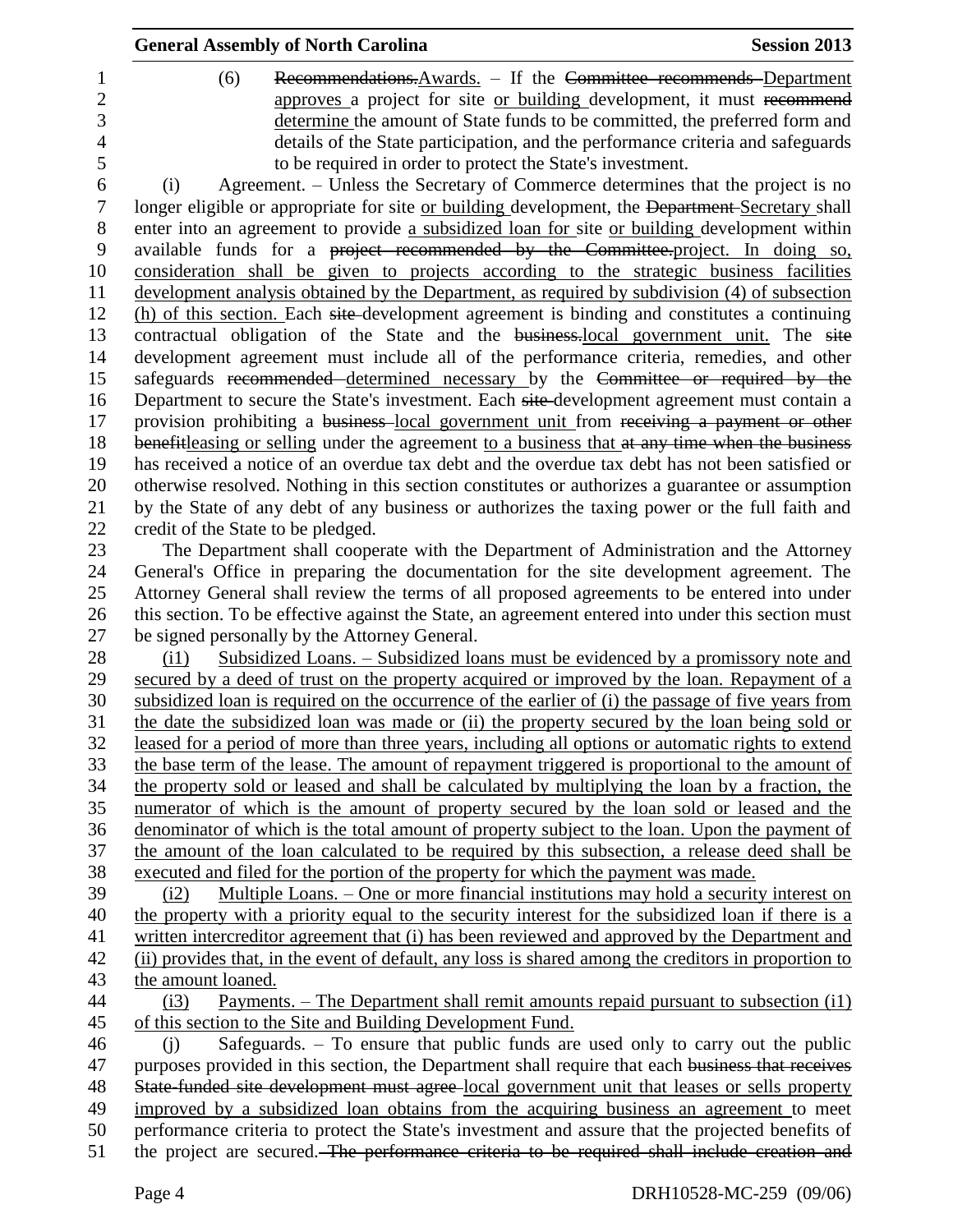## **General Assembly of North Carolina Session 2013**

 maintenance of an appropriate level of employment and investment over the term of the 2 agreement and any other criteria the Department considers appropriate. The agreement must require the business to repay or reimburse an appropriate portion of the State funds expended for the site development, based on the extent of any failure by the business to meet the performance criteria. The agreement must provide a method for securing these payments from 6 the business, such as structuring the site development as a conditional grant, a forgivable loan, or a revocable lease. or a revocable lease. (k) Monitoring and Reports. – The Department is responsible for monitoring compliance with the performance criteria under each site development agreement and for

 administering the repayment in case of default. The Department shall pay for the cost of this monitoring from funds appropriated to it for that purpose or for other economic development purposes.

 On September 1 of each year until all funds have been expended, the Department shall report to the Joint Legislative Commission on Governmental Operations regarding the Site Infrastructure Development Program. This report shall include a listing of each agreement negotiated and entered into during the preceding year, including the name of the business, the 17 cost/benefit analysis conducted by the Committee-during the application process, a description 18 of the project, and the amount of the site development incentive expected to be paid under the 19 agreement during the current fiscal year-year, and the status of any property sold or leased to a business. The report shall also include detailed information about any defaults and repayment during the preceding year and the information contained in the report required by G.S. 105-277.15A(g). The Department shall publish this report on its web site and shall make printed copies available upon request.

 (l) Program Guidelines. – The Department shall develop guidelines related to the administration of site infrastructure development, as authorized by this section, and to the selection of projects. At least 20 days before the effective date of any guidelines or nontechnical amendments to guidelines, the Department must publish the proposed guidelines on the Department's Web site and provide notice to persons who have requested notice of proposed guidelines. In addition, the Department must accept oral and written comments on the proposed guidelines during the 15 business days beginning on the first day the Department has completed the notice requirement of this subsection. For purposes of this subsection, a technical amendment is one (i) that corrects a spelling or grammatical error or (ii) that makes a clarification based on public comment and could have been anticipated by the public notice that immediately preceded the public comment.

 (m) Options. – The Department of Commerce may acquire options and hold options for the purchase of land for an anticipated industrial site if all of the following conditions are met:

- (1) The options are necessary to provide a large, regional industrial site that
	-
	-

 cannot be assembled by local governments.  $(2)$  The acquisition of the options is approved by the Committee."

**SECTION 2.** G.S. 150B-1(d) is amended by adding a new subdivision to read:

 "(d) Exemptions from Rule Making. – Article 2A of this Chapter does not apply to the following:

- …
- 
- (21) The Department of Commerce in developing criteria and guidelines under G.S. 143B-437.02. …."

 **SECTION 3.** There is appropriated from the General Fund to the Department of Commerce the sum of four hundred thousand dollars (\$400,000) for the 2014-2015 fiscal year to be used to contract for the preparation of the strategic business facilities development analysis required by Section 1 of this act.